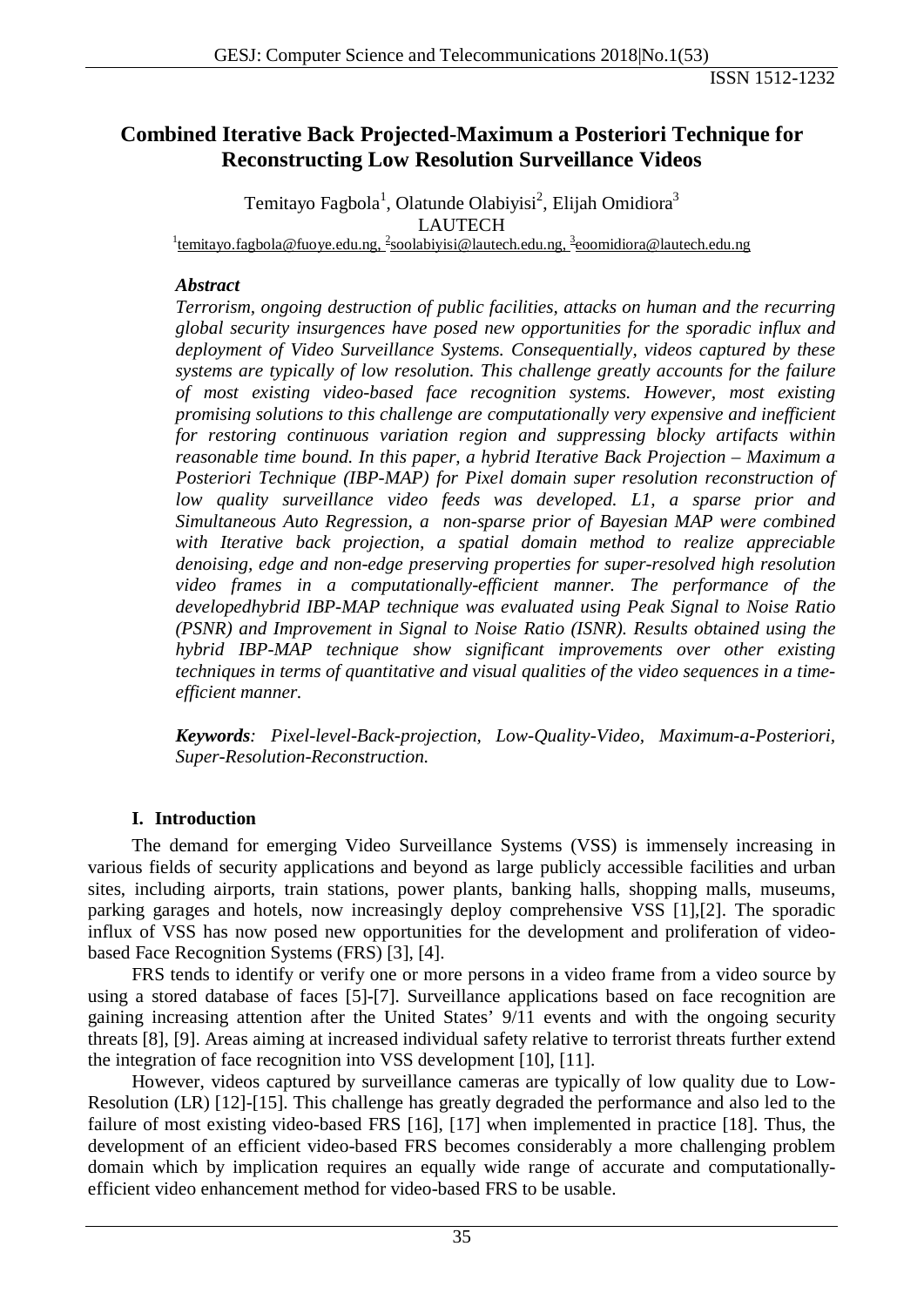Video enhancement methods help enhance the biometric content of videos. To achieve this, Super Resolution (SR) can be used to consolidate the information in successive low resolution frames to generate the details of facial features of potential high resolution highly crucial for human recognition and further analysis [19], [20]. In this process, a low resolution frame is being upsampled by recovering the missing high frequency details and degradations in the frame with the objective of constructing a high resolution frame.In this paper, a pixel level back-projected maximum a posteriori super resolution technique for low quality surveillance video feeds is developed to address the low resolution problem.

## **II. Related works**

Weisheng *et al.* [21] incorporated adaptively the non-local iterative back projection (NLIBP) algorithm into the IBP process so that the reconstruction errors can be reduced during image enlargement. The IBP technique iteratively reconstructs a HR image from its blurred and downsampled LR counterpart. However, the conventional IBP methods often produce many jaggy and ringing artifacts because the reconstruction errors are back projected into the reconstructed image isotropically. One major drawback of this approach is that it suffers from non-edge guidance.

Feng *et al*. [22] developed a video super-resolution reconstruction based on sub-pixel registration and Iterative Back Projection. A SRR method based on a sliding window was proposed utilizing the movement information between frames in the low-resolution video to improve the spatial resolution of video. A registration algorithm based on a four-parameter transformation model through Taylor series expansion was proposed, using an iterative solving method as well as the Gaussian pyramid image model to estimate the movement parameters from coarseness to fine while the frames were reconstructed using an IBP algorithm.

Stefanos *et al.* [23] developed a class of SR algorithms based on the *MaximumA Posteriori*  (MAP) framework. These algorithms utilize a new multichannel image prior model, along with the state-of-the-art single channel image prior and observation models. A hierarchical (two-level) Gaussian non-stationary version of the multichannel prior was also defined and utilized within the same framework. However, this approach is computationally expensive and paid no attention to the minimization of the reconstruction error incurred by the use of MAP. This makes the solution inefficient in restoring continuous variation region and suppressing block artifacts.

Feng *et al*. [24] utilized Wiener filtering image restoration algorithm to generate an errorparameter curve at different motion distance from which the motion distance of the motion point spread function (PSF) was estimated approximately. The super-resolution image was reconstructed through the IBP algorithm.

Vilenna *et al.* [25] developed a SRR technique based on the combination of TV prior and SAR prior of the Bayesian restoration technique. A unique approximation was obtained by finding the distribution on the HR image given the observations that minimize a linear convex combination of the Kullback-Leibler (KL) divergences associated with the posterior distribution for combining the priors. This solution suffers from the over-smoothing of non-edge and inner regions of images.

Rujul and Nita [26] proposed a super resolution technique using the IBP method combined with Canny Edge Detection and Gabor Filter with difference image. This IBP method minimized the error significantly by back projecting the error and the high frequency component, using Canny Edge Detection and Gabor Filter with difference image, of up-sampled LR images to gather more back projecting error iteratively. This approach is robust to noise with edge preservation. However, canny edge detection does not incorporate additional image prior model that guides and help realize better super resolved image. As a result, it is not reliable and efficient for highly degraded images.

Patel [27] developed a SRR technique by combining an IBP method with the edge preserving infinite symmetrical exponential filter (ISEF). Sequel to the fact that IBP can minimize the reconstruction error significantly in an iterative manner and give good result, it suffers from ringing and chessboard effects because error is back-projected without edge guidance. ISEF was used to provide edge-smoothing by adding high frequency information. The resultant technique improves the image's visual quality with very fine edge details. Since ISEF does not incorporate additional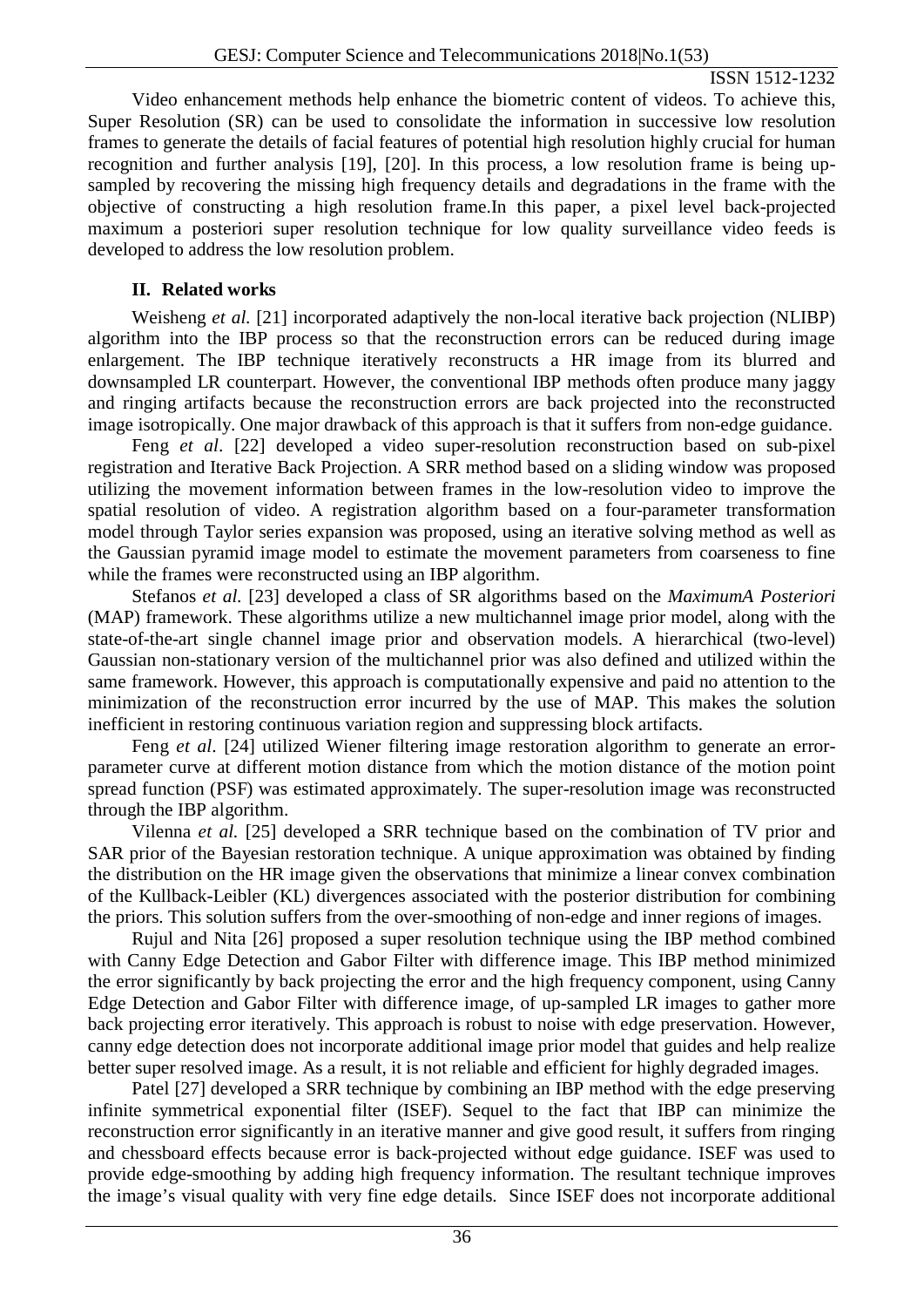image prior model that guides and help realize better super resolved image, it is not reliable and efficient for highly degraded images when implemented in practice.

## **III. Materials and method**

The SRR problem and the developed PBM super resolution technique are discussed in this section.

## *A. The SRR Problem*

Given *L* LR frames  $y_k$ , such that  $k=1,...,L$ , the SRR problem is to find an estimate of the HR frame as depicted in figure 1. A number of LR frames with facial information are consolidated together to generate a high resolution frame.



Fig.1. Resolution Reconstruction of Low Quality Frames.

The SRR imaging model is conceptually presented in figure 2 and is given by:

$$
\left\{ \underline{Y}_k = A_k \mathbf{H}_k C(s_k) \underline{X} + \underline{n}_k \right\}_{k=1}^N
$$

Where  $Y_N$  is the measured LR images (noisy, blurry, down-sampled),  $H_N$  is the blur can be extracted from the camera characteristics,  $A_N$  is the downsample dictated by the required resolution ratio,  $C_N$  is the warp that can be estimated using motion estimation  $s_N$  and  $n_N$  is the additive noise.



Fig. 2. The SRR Imaging Block Diagram.

# *B. The Developed PBM Super Resolution Technique*

In this paper, a pixel level back-projected maximum a posteriori super resolution techniquewas developed using a combined  $l_1$ - $l_2$ -SAR prior and iterative back projected technique. However, the super resolution reconstructionwas performed through the minimization of the cost functiondefined by the  $l_2$  norm regularization technique in equation (1)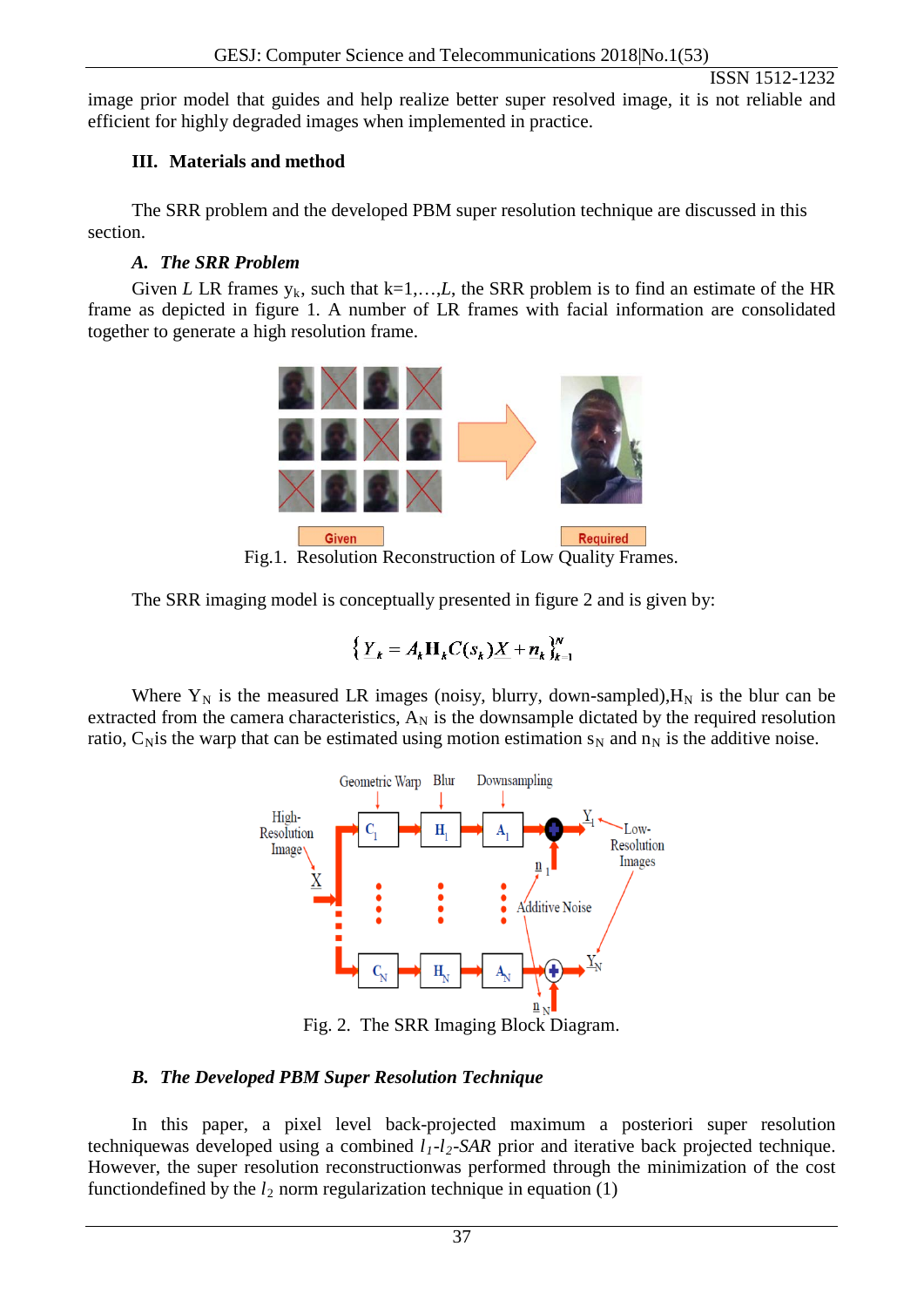$$
\boldsymbol{Y}(X) = \|\Gamma X\|_2 \tag{1}
$$

where  $\Gamma$  is a high-pass operator that enhances both edge and noise equally. To model the unknown HR image x with the motion vectors  $\{s_k\}$  using the proposed  $l_1-l_2$ -SAR prior depicted as:

$$
p_{l1-SARprior}(\mathbf{x}|\alpha|1\text{-}l2\text{-}\mathbf{SAR}).\tag{2}
$$

Prior distribution  $p(s_k)$  was assigned to the unknown  $s_k$  for  $k = 1,...,L$  where L is the set of LR observations. The observation  $y = \{y_k\}$  is a random process with the corresponding conditional distribution  $p(y|x, {s_k}, {β_k})$ . These distributions depend on additional parameters  $\boldsymbol{\alpha}_i$  and  ${β_k}$ called hyperparameters which was modeled by assigning the hyperprior distributions. The conditional probability of the set of LR images *y* given *x*was expressed as an independent Gaussian model [28]:

$$
p(y|x, \{s_k\}, \{\beta_k\}) = \prod_{k=1}^L p(y_k|x, s_k, \beta_k)
$$
\n(3)

The hyperparameters $\alpha_{I,2}$  and  $\{\beta_k\}$  are crucial for the performance of the SR algorithm, therefore, by using Gamma distributions to model the hyperparameters,

$$
p(\omega) = \Gamma(\omega | a_{w}^{\circ}, b_{\omega}^{\circ}) = \frac{b_{\omega}^{\circ} a_{\omega}^{\circ}}{\Gamma a_{\omega}^{\circ}} \omega^{a_{\omega}^{\circ}-1} \exp\left[-b_{\omega}^0 \omega\right] \tag{4}
$$

where  $\omega > 0$  denotes a hyperparameter,  $a_w^{\circ} > 0$  and  $b_w^{\circ} > 0$  are the shape and scale parameters respectively. The hyperpriors are chosen as Gamma distributions since they are conjugate priors for the Gaussian distribution. By implication,

$$
p_l(\theta_l, y) = p_l(x|\alpha_l)p(\alpha_l)\prod_{k=1}^L [p(y_k|x, s_k, \beta_k)p(\beta_k)p(s_k)] \tag{5}
$$

where*l є* {1,2} denotes the different joint probability distributions corresponding to the SAR, *l*2 and *l*1 prior models respectively.

Evaluated from Equation (5), the conditional probability for the set of *L* LR observations is

$$
\theta_l = \{\Omega, \alpha_l\}, \Omega = \{x, \{\mathbf{s}_k\}, \{\beta_k\}\}, \mathbf{p}(\alpha_2) = \mathbf{p}(\alpha_2^h)\mathbf{p}(\alpha_2^v) \tag{6}
$$

Let the set of all unknowns be denoted by:

$$
\boldsymbol{\Phi} = \{\Omega, \{\boldsymbol{\alpha}_l\}\},\tag{7}
$$

Bayesian inference is based on the posterior distribution  $p(\Phi|y)$  of  $\Phi$  given the observed y. Since, the number of unknown pixels in HR grid X is usually very large, the HR image  $\hat{x}$ can be estimated such that when degraded it minimizes  $p(AH_kC(s_k)x, y_k)$ . If dissimilarity measure p defined as (Pulak and Bhabatosh, 2012):

$$
p(U,V) = \frac{1}{p} ||U - V||_p^p, (1 \le p \le 2)
$$
\n(8)

with $p = 2$ , then the estimated HR image satisfies

$$
y_k = AH_kC(s_k)x + n_k = B_k(s_k)x + n_k
$$
\n(9)

such that:

$$
\widehat{X} = \operatorname{argmin}_{X} \left[ \left\| AH_k C(s_k) x - y_k \right\|_2^2 \right] \tag{10}
$$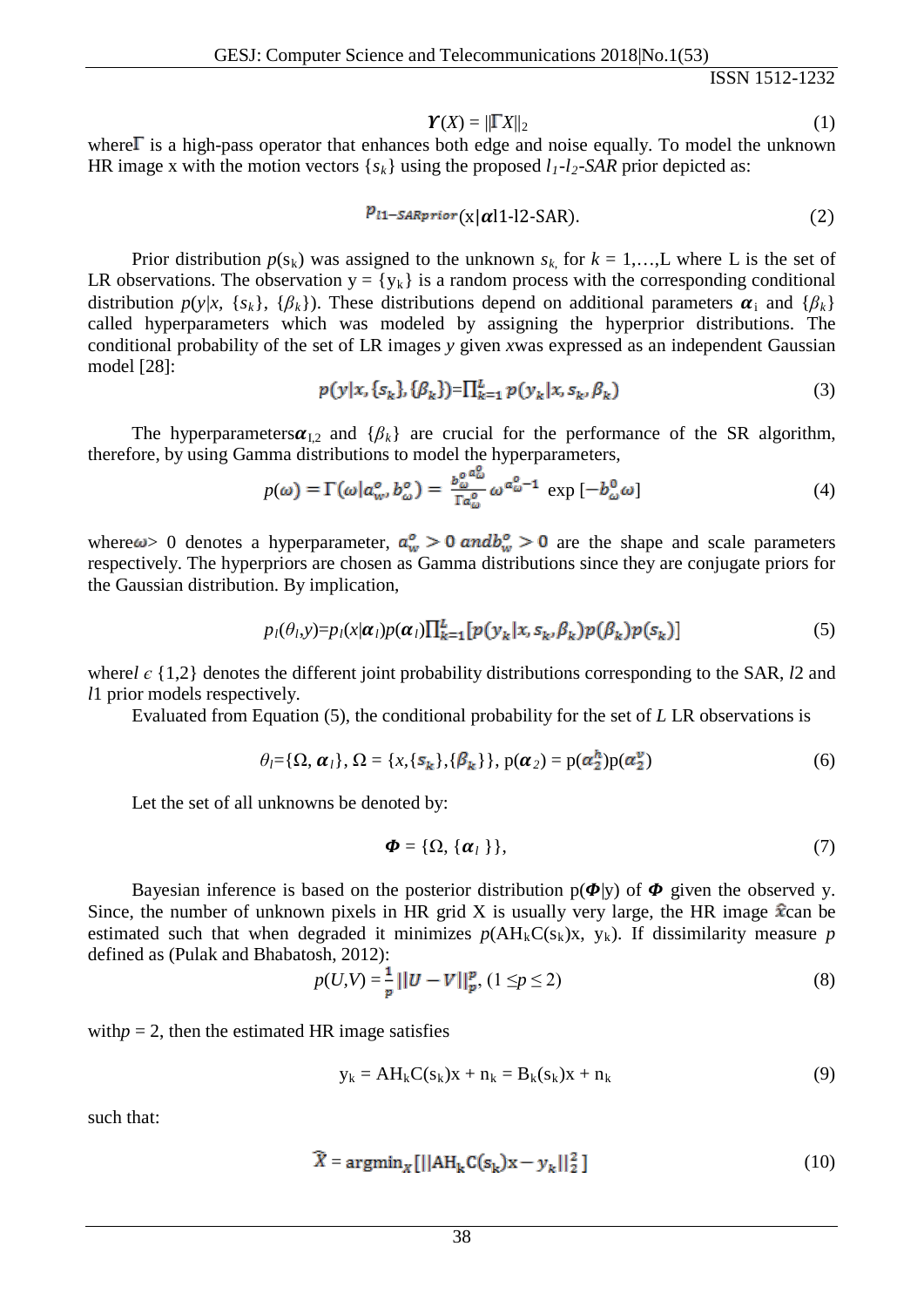A regularization operator  $\mathbf{Y}(X)$  incorporating prior knowledge was imposed on the estimated HR image X. Then the SR image reconstruction can simply be formulated as:

$$
\bar{X} = \operatorname{argmin}_{X} \{ Y(X) : ||AH_k C(s_k)X - y_k||_2^2 < \}
$$
\n(11)

where  $\eta$  is a scalar constant depending on the noise variance in LR images.

The constrained minimization problem of Equation (11) was reformulated as an unconstrained minimization problem such that:

$$
\widehat{X} = \operatorname{argmin}_{X} \{ \frac{1}{2} ||AH_{k}C(s_{k})X - y_{k}||_{2}^{2} + \mu Y(X) \}
$$
 (12)

where  $\mu$  is the regularization parameter that controls the emphasis between the data error term (first term) and the regularization term (second term).To impose regularization to obtain a stable solution of Equation (10), Tikhonov cost function was used to estimate stable de-noised image as presented in Equation (1).

The proposed IBP-MAPsuper resolution reconstruction technique can then be mathematically formulated as:

$$
X^{(1)} = X^{(0)} + X_e - X_H^{(0)}
$$
 (13)

where  $X^{(0)}$  is the initial interpolated image,  $X_e$  is the error correction and  $X_H^{(0)}$  is the high frequency estimation given by:

$$
X_{H}^{(0)} = (X^{(0)} * HPF_{BMT})
$$
\n(14)

where  $\mathbf{X}_{\mathbf{H}}^{\text{top}}$  is the initial high frequency estimated image,  $HPF_{BMT}$  is Bayesian MAP Technique as high pass filter. The estimated HR image after  $n^{th}$  iterations is given by:

$$
X^{(n+1)} = X^{(n)} + X_{\epsilon}^{(n)} + X_H^{(n)}
$$
 (15)

The estimation of the high frequency is stated as:

$$
X_H^{(n)} = X_H^{(0)} - \{((y^{(n)}) \uparrow S)^* HPF_{BMT}\}\tag{16}
$$

where  $\mathbf{X}_{\mathbf{F}}^{(0)}$  is high frequency component of image  $X^{(0)}$  to be obtained from interpolation. So, the final iteration process given in equation (16) can be rewritten as:

$$
X^{(n+1)} = X^{(n)} + (y^{(n)} - y) \uparrow S + \{X_H^{(0)} - \{((y^{(n)}) \uparrow S)^* HPF_{BMT}\}\}\tag{17}
$$

The program flowchart of the developed PBM super resolution reconstruction technique is presented in Figure 3. MAP was used to provide the edge restoration properties of the video frame via the *l*1 norm, non-edge restoration properties and computational efficiencies via the SAR prior, while the *l*2 regularization technique was used to provide the noise-removing. IBP was used to minimize the reconstruction error produced by MAP significantly in an iterative manner and to help realize better and more reliable super-resolved frames in real-time mode.Frames containing facial information from the youtube celebrities video dataset were grabbed using a Video-2-Photo frame grabber application. The low resolution frames were interpolated and projected to the PBM to estimate and produce the desired HR frames.

#### *C. Performance Evaluation Metrics*

The numerical comparison between the original and reconstructed HR images was performed using Peak Signal-to-Noise Ratio (PSNR) and Improvement in Signal-to-Noise Ratio (ISNR) as defined below:

i. Improvement in Signal to Noise Ratio (ISNR) is defined as [29]:

$$
ISNR = 10\log_{10}\frac{\sum_{j}^{M}(f_{j} - g_{j})^{2}}{\sum_{j}^{M}(f_{j} - \hat{f}_{j})^{2}}
$$
(18)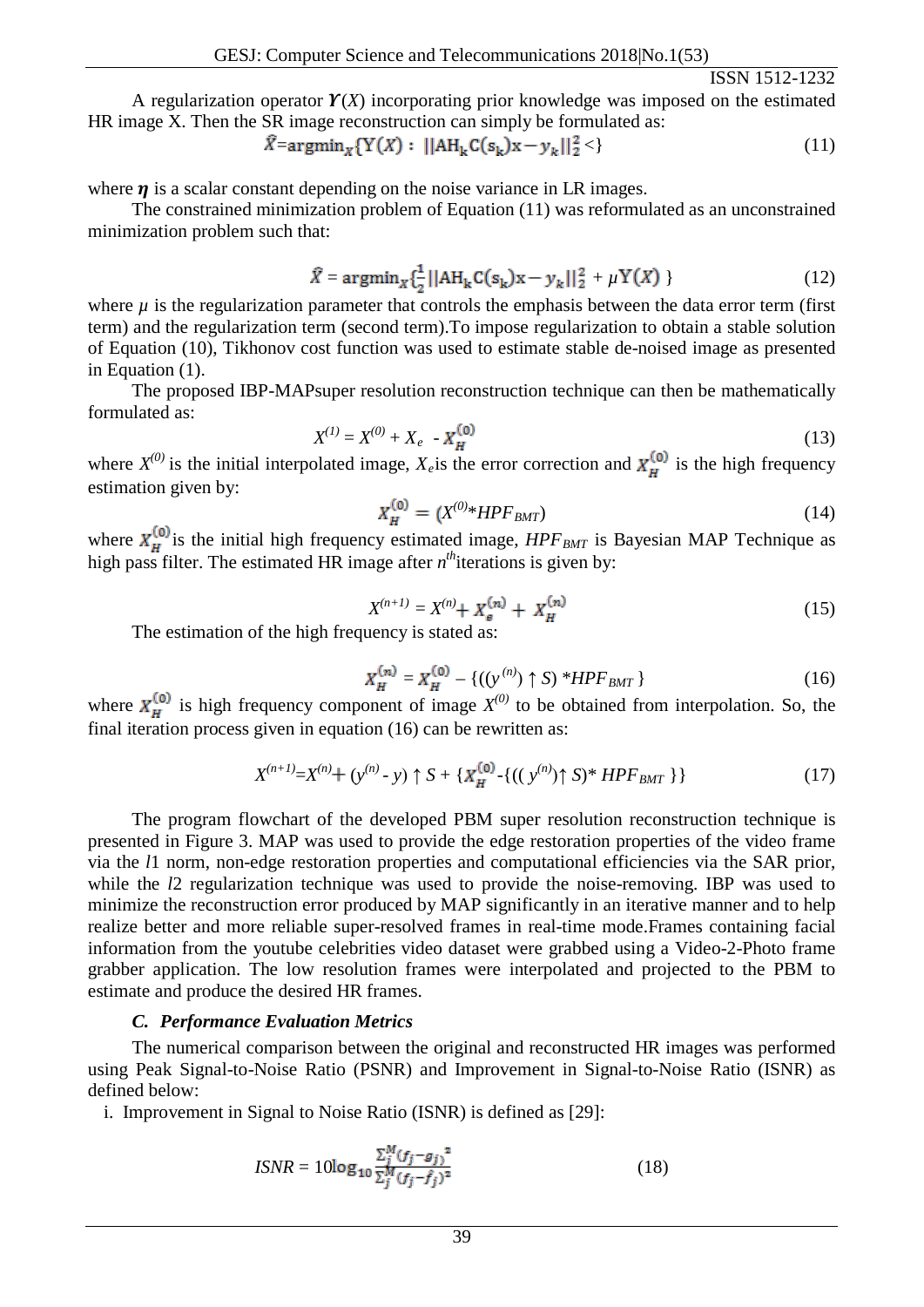Start





Fig. 3. The Program Flow Chart of the Developed Pixel level Back projected MAP Super Resolution Reconstruction Technique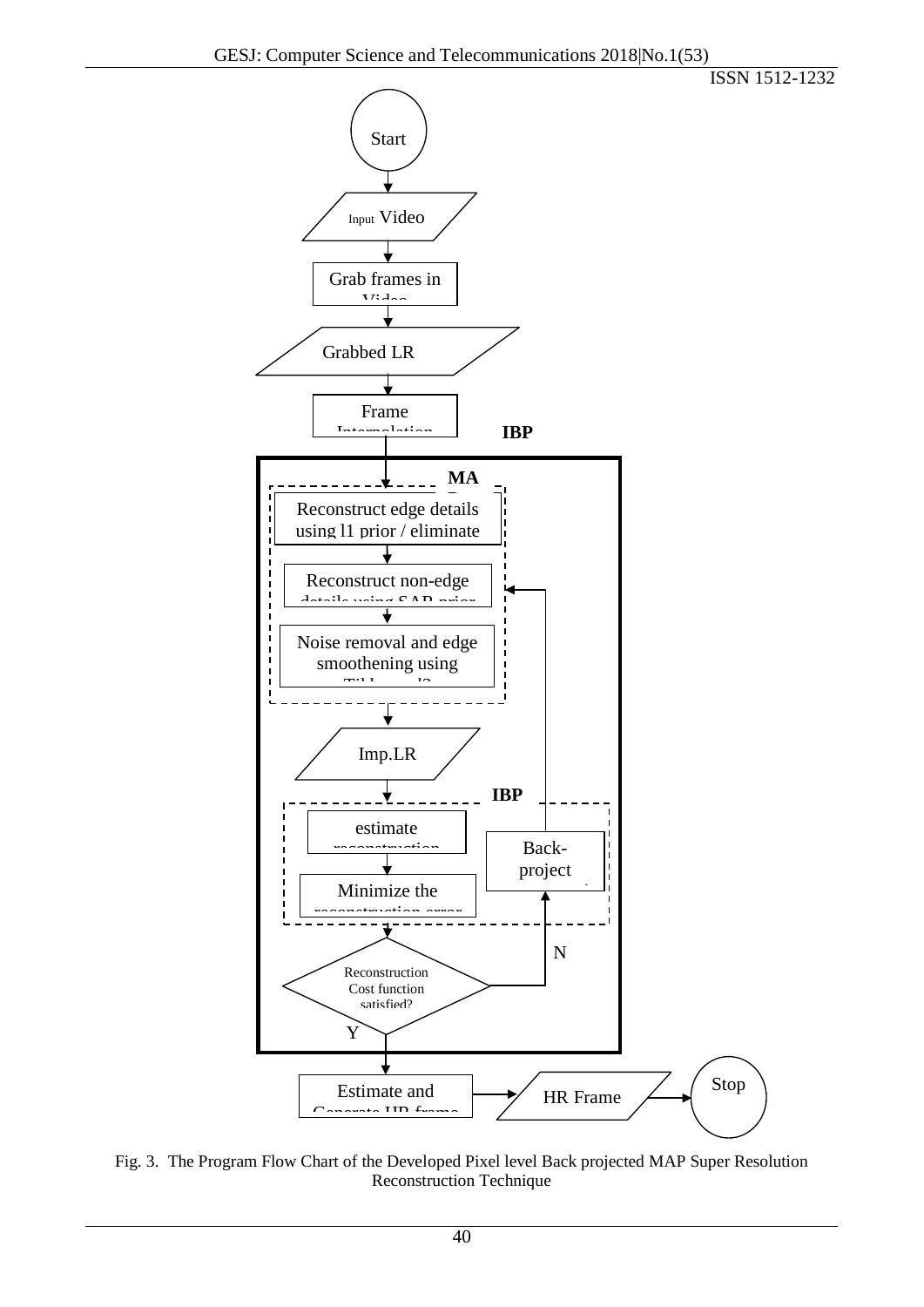where *M*,  $f$ ,  $\hat{f}$  and  $g$  denote the total pixel number, the original image, the restored image and the observed degraded image respectively.

ii. Peak Signal-to-Noise Ratio (PSNR) is defined as [25]:

$$
PSNR = 10\log_{10}\frac{2^2}{\|\hat{x} - x\|^2} \tag{19}
$$

where  $\hat{\mathbf{x}}$  is the estimator of the HR image and xis the true HR image.

## **IV. Results and discussion**

All the super resolution reconstruction techniques were implemented using MATLAB 7.7 (R2008b) on Windows 7 Ultimate 32-bit operating system, AMD Athlon (tm)X2DualCore QL-66 Central Processing Unit with a speed of 2.2GHZ, 2GB Random Access Memory and 320GB hard disk drive.The average of 4 LR images were considered as a blurred HR image. 10 videos were selected from the youtubecelebrities video dataset; 8 frames were grabbed per video and 4 LR images were generated per frame to obtain 32 LR images per video. The LR images were generated on the basis of the hyperparameter  $\lambda$  values. These values range from 0.1 to 0.3. That is, 0.1 <  $\lambda$  < 0.3. The values of  $\lambda$  greater than 0.1 smooth the images while the values below 0.1 make it too noisy. Reconstruction error was obtained as the difference between the LR image and the HR image.

Figures (4-8) present the simulation result for the first frame. However, 32 different frames were super-resolved and the average of the results are presented in figures (9-11); summarized and presented in Table 1. The results obtained indicated that MAP(*l*1-SAR) produced the highest mean PSNR and ISNR values of 28.577361dB and 10.002076dB respectively than MAP(SAR) and MAP(*l*1). Since higher PSNR and ISNR translate to better performance, this result indicates that MAP(*l*1-SAR) performed more optimally than MAP(SAR) and MAP(*l*1).

On the other hand, IBP produced mean PSNR and ISNR values of 33.270701dB and 11.644750dB respectively which is noticeably higher than those observed in MAP(*l*1-SAR). In terms of computational complexity, the average number of iterations is 34 for MAP(*l*1-SAR) and 98 for IBP. However, the developed PBM technique produced the highest mean PSNR and ISNR values of 33.458909dB and 11.710618dB respectively with the least number of iterations. This result indicates that in terms of optimality of performance and computational efficiencies, pixel level PBM is superior to IBP and the MAP variants used as benchmark.

| Select a Mode-<br>Simulated<br>۰                                                                                   | Size: 64 X 64<br>High Resolution Image                                                   |
|--------------------------------------------------------------------------------------------------------------------|------------------------------------------------------------------------------------------|
| LR Generator & Parameters-<br>$\overline{2}$<br>Number of LR<br>Magnification<br>a                                 |                                                                                          |
| Warp (Random)<br>Average                                                                                           |                                                                                          |
| Mask size food #): 3<br>Displacement x<br>$-1.5919 - 0.304 -$<br>$\leftarrow$<br>- Noise-<br>LR.<br>D.2<br>war SNR |                                                                                          |
| Super Resolution<br>$\sqrt{2}$<br>Magnification<br>Reference<br>Registration Parameters                            | Results<br>Save                                                                          |
| Known (true)                                                                                                       | <b>Iteration Number:</b><br>300<br>MSE:<br>0.001057                                      |
| Decemolution-                                                                                                      | Completed<br>29,759192 dB<br>PSNR:<br>10.415717 d日<br><b>ISNR</b><br><b>Best Results</b> |
| SR Methods                                                                                                         | True Warp:                                                                               |
| MAP [11 priori]                                                                                                    | $-1.5919$<br>$-0.3049$<br>3.9537<br>o                                                    |
|                                                                                                                    | Displacement x                                                                           |
| SR.                                                                                                                |                                                                                          |

Fig. 4. The MAP (*l*1) result for frame 1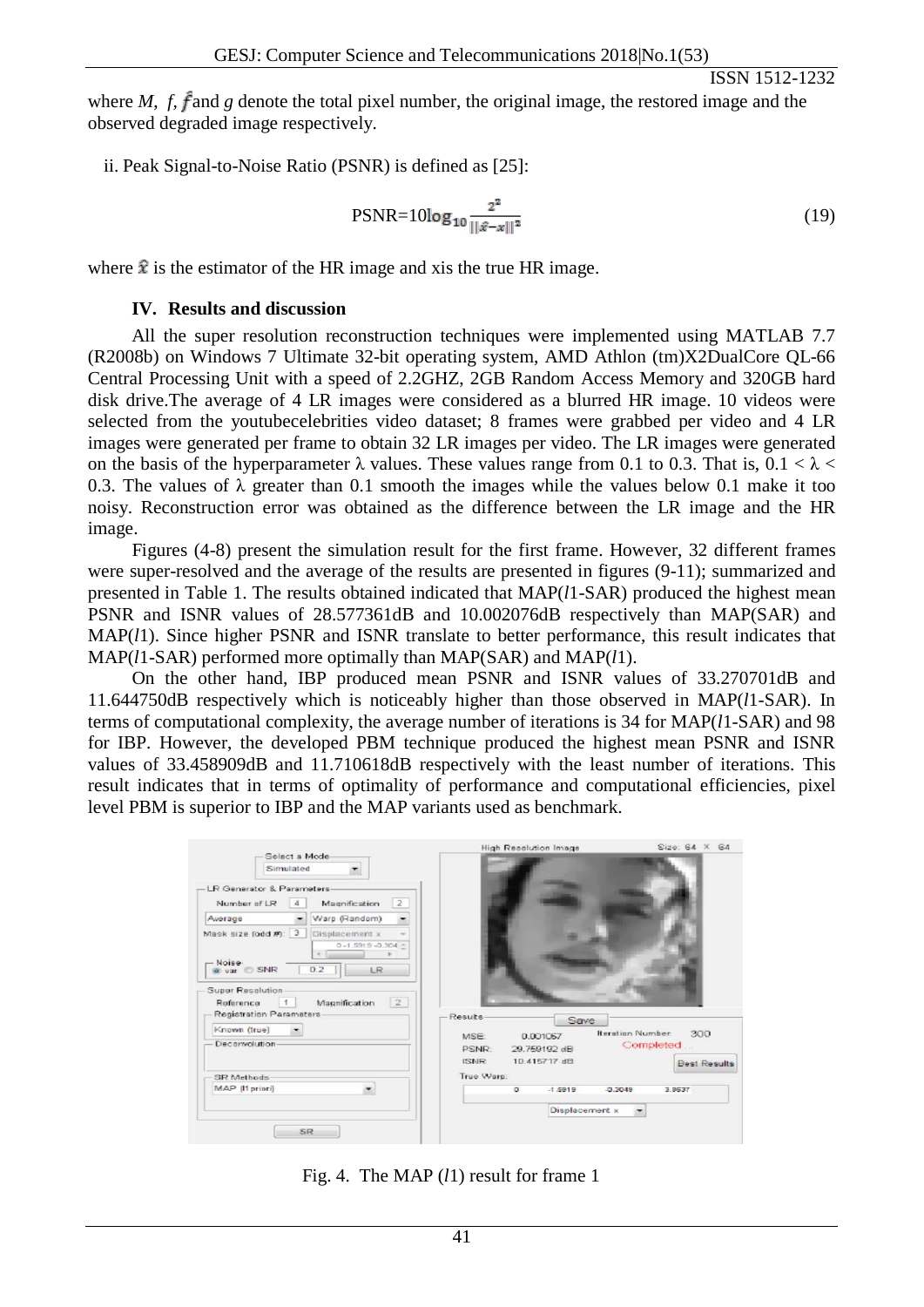|                                                                                                                                                                        |                                                                                                 |                                                                                        |                                            |                                        | ISSN 1512-1232 |
|------------------------------------------------------------------------------------------------------------------------------------------------------------------------|-------------------------------------------------------------------------------------------------|----------------------------------------------------------------------------------------|--------------------------------------------|----------------------------------------|----------------|
| Select a Mode<br>Simulated                                                                                                                                             |                                                                                                 | <b>High Resolution Image</b>                                                           |                                            | Size: 64 X 64                          |                |
| LR Generator & Parameters-<br>Number of LR                                                                                                                             | $\overline{2}$<br>Magnification                                                                 |                                                                                        |                                            |                                        |                |
| Average                                                                                                                                                                | Warp (Random)                                                                                   |                                                                                        |                                            |                                        |                |
| Mask size (add $#$ ): $3$<br>Noise-<br>@ var C SNR<br>Super Resolution-<br>Reference<br>$\mathbf{1}$<br>Registration Parameters<br>Known (true)<br>۰<br>Deconvolution- | Displacement x<br>$0.24488 - 2.308$ *<br>$\epsilon$<br>0.2<br><b>LR</b><br> 2 <br>Magnification | <b>Results</b><br>0.00099873<br>MSE:<br>PSNR:<br>30,005620 dB<br>ISNR:<br>10.501932 dB | Save<br>Iteration Number:                  | 34<br>Completed<br><b>Best Results</b> |                |
| SR Methods-<br>MAP (I1-SAR priori)                                                                                                                                     |                                                                                                 | True Ware:<br>$\overline{0}$                                                           | $-2.3068$<br>2.4466                        | 0.2406                                 |                |
| Lambda IO.11 0.0 SAR                                                                                                                                                   | o                                                                                               |                                                                                        | Displacement x<br>$\overline{\phantom{a}}$ |                                        |                |
| SR.                                                                                                                                                                    |                                                                                                 |                                                                                        |                                            |                                        |                |



| Select a Mode<br>Simulated<br>LR Generator & Parameters-<br>$\overline{z}$<br>Macnification<br>Number of LR                | High Resolution Image                                                                        | Size: $64 \times 64$                                  |
|----------------------------------------------------------------------------------------------------------------------------|----------------------------------------------------------------------------------------------|-------------------------------------------------------|
| Warp (Random)<br>Awerage<br>Mask size fodd #: 3 Displacement x<br>$0.80825 - 1.515$ *<br>Noise<br>o var C SNR<br>0.2<br>LR |                                                                                              |                                                       |
| Super Resolution<br>$\sqrt{2}$<br>Reference<br>Magnification<br>Registration Parameters<br>Known (true)<br>Deconvolution   | Results<br>Save<br>0.0004245<br>MSE:<br>33.721204 dE<br><b>PSNR</b><br>11,802421 dB<br>ISNR: | Iteration Number:<br>92<br>Completed<br>Last Results: |
| SR Methods-<br><b>IBP</b><br>SR                                                                                            | True Warp:<br>8.0825<br>o<br>Displacement x                                                  | $-1,5151$<br>3.6649                                   |
|                                                                                                                            | Fig. 7. The IBP result for frame 1<br><b>High Resolution Image</b>                           | Size: 64 X 64                                         |

| Select a Mode<br>Simulated                |                                                      |            |                           |                   |                     |
|-------------------------------------------|------------------------------------------------------|------------|---------------------------|-------------------|---------------------|
| LR Generator & Parameters<br>Number of LR | $\overline{z}$<br>Magnification                      |            |                           |                   |                     |
| Awerage                                   | Warp (Random)                                        |            |                           |                   |                     |
| Mask size (odd #): 3                      | Displacement x<br>$0.1.1166 - 0.534$ *<br>$\epsilon$ |            |                           |                   |                     |
| -Noise-<br>war & SNR                      | 0.2<br>LR.                                           |            |                           |                   |                     |
| Super Resolution-<br>Reference            | 2<br>Magnification                                   |            |                           |                   |                     |
| Registration Parameters                   |                                                      | Results    | Save                      |                   |                     |
| Known (true)                              |                                                      | MSE:       | 0.00030947                | Iteration Number: | 31                  |
| Deconvolution-                            |                                                      | PSNR:      | 34.095250 dB              |                   | Completed           |
|                                           |                                                      | ISNR:      | 11,933336 dB              |                   | <b>Last Results</b> |
| SR Methods                                |                                                      | True Warp: |                           |                   |                     |
| IBP-MAP (I1-SAR priori)                   |                                                      |            | $-1.1166$<br>$\mathbf{D}$ | $-0.5344$         | 0.6921              |
|                                           |                                                      |            | Displacement x            | $\cdot$           |                     |
|                                           | <b>SR</b>                                            |            |                           |                   |                     |

Fig. 8. The PBM result for frame 1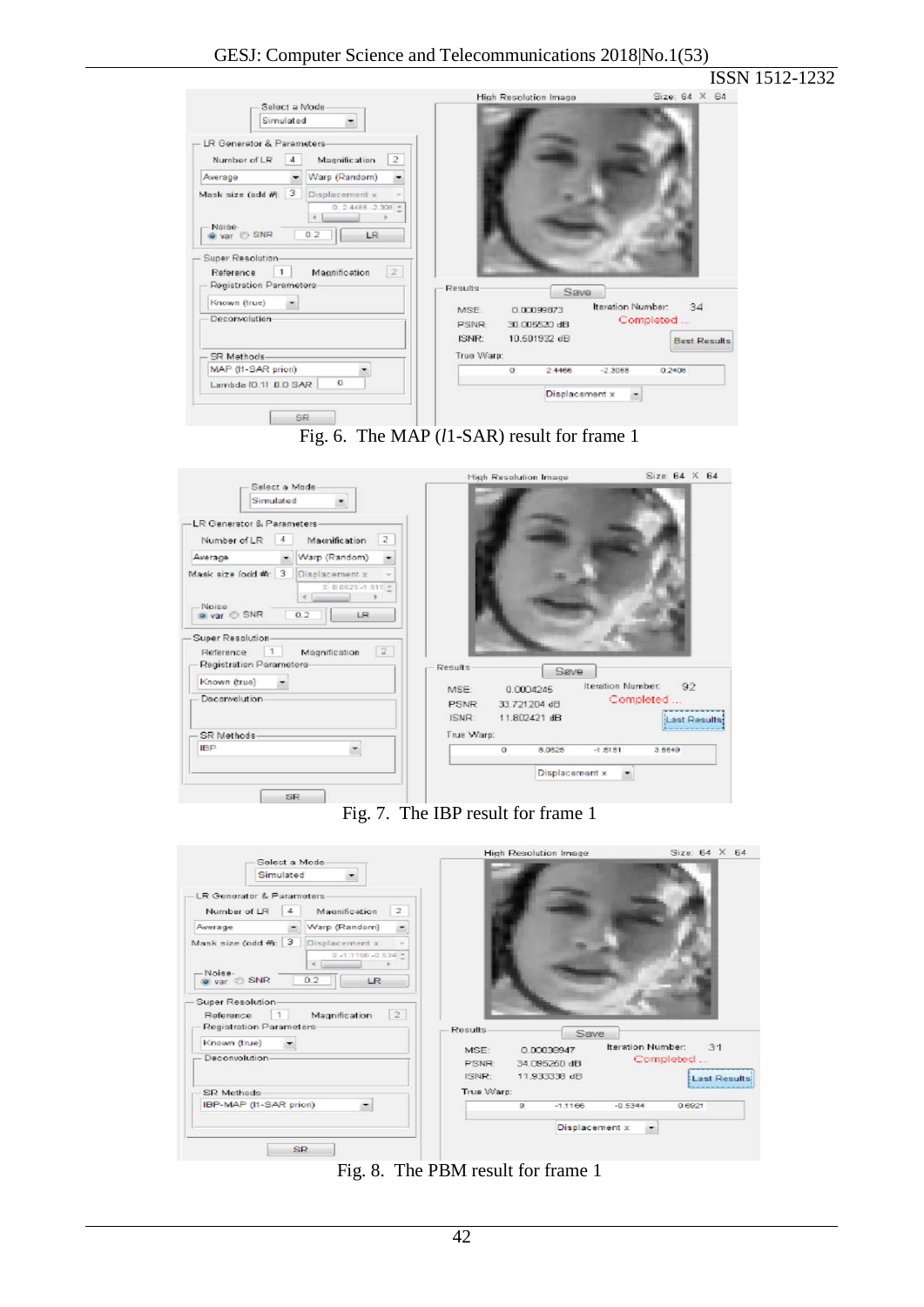

Fig. 9. Average ISNR for the SRR Methods after 32 Consecutive Runs



Fig. 10. Average PSNR for the SRR Methods after 32 Consecutive Runs



Number of Iterations before Convergence

<sup>IBP</sup> MAP(I1) MAP(SAR) MAP(I1-SAR) IBP-MAP(I1-SAR)<br>Fig. 11. Average Number of Iterations for the SRR Methods after 32 Consecutive Runs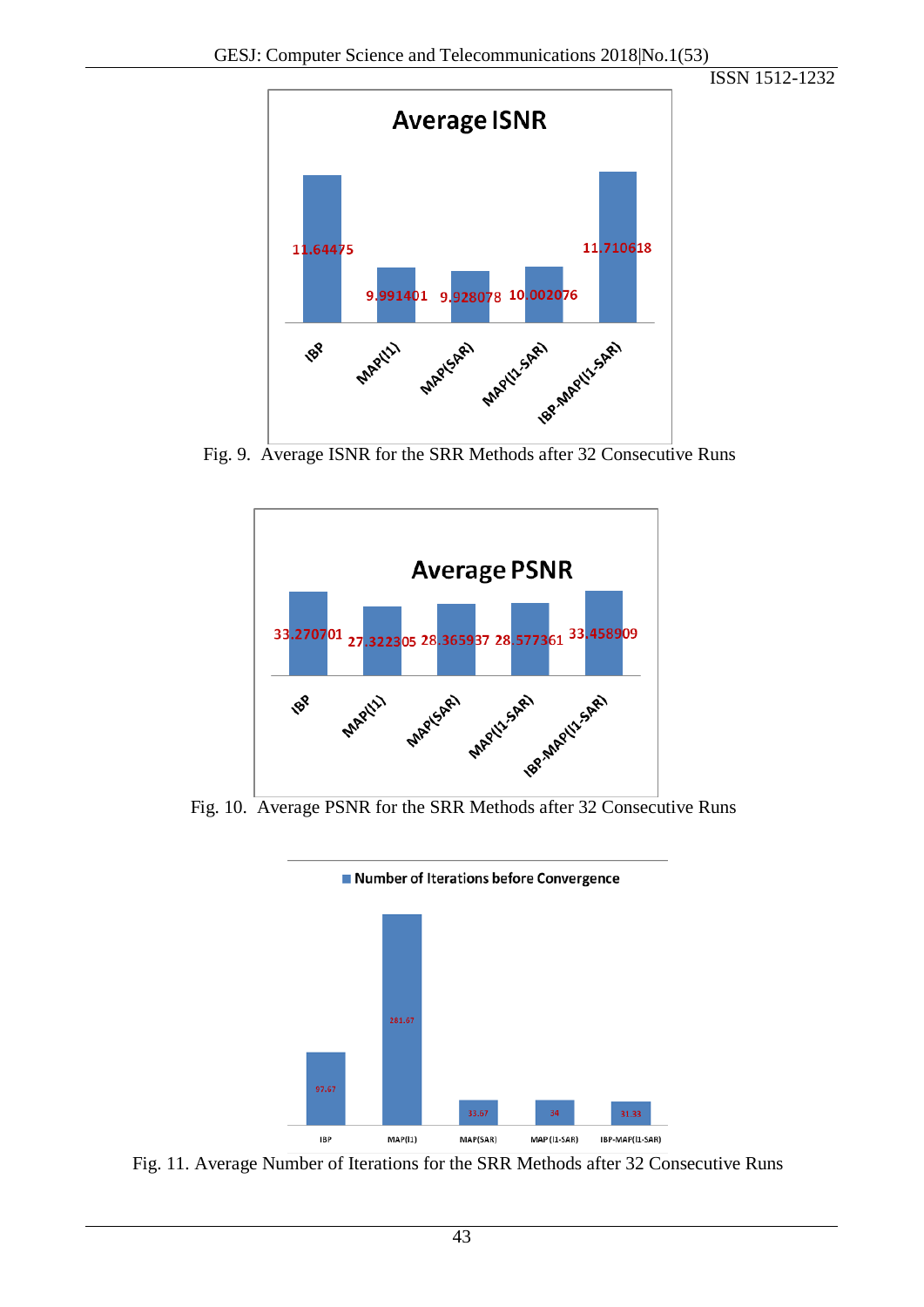| <b>RUNS</b>        |             |               |                   |           |
|--------------------|-------------|---------------|-------------------|-----------|
| <b>SRR</b> Method  | $PSNR$ (dB) | $ISNR$ $(dB)$ | Nos of Iterations | MSE       |
| <b>IBP</b>         | 33.270701   | 11.644750     | 97.67             | 0.0004787 |
| MAP(l1)            | 27.322305   | 9.991401      | 281.67            | 0.0026113 |
| MAP (SAR)          | 28.365937   | 9.928078      | 33.67             | 0.0016091 |
| $MAP (1-SAR)$      | 28.577361   | 10.002076     | 34                | 0.0015520 |
| IBP-MAP $(l1-SAR)$ | 33.458909   | 11.710618     | 31.33             | 0.0004541 |

TABLE I AVERAGE OF EVALUATION RESULTS OF THE SUPER RESOLUTION RECONSTRUCTION METHODS AFTER 32

The results obtained in this paper agree with the assertion of the works of Rujul and Nita [24]and Patel [25] that combining IBP with some other super resolution reconstruction techniques can help to realize better image quality; unfortunately, the authors did not evaluate and report the computational efficiencies of their IBP-oriented hybrid techniques. However, the results from this work negate the report of Patel [25] that IBP is a computationally-efficient technique.

#### **V. Conclusion**

In this paper, a computationally-efficient, scalable and more reliable super resolution technique suitable for LR video feeds has been realized. This in turn will help to improve the performance of video-based face recognition systems adopting the solution in real-time mode. Future research work can focus on the development of low-dimensional feature space super resolution reconstruction technique using other sparse methods combined with improved Maximum a Posteriori and investigate its computational efficiencies and accuracy over existing SRR techniques and the PBM technique developed in this paper.

### **REFERENCES**

- [1] E. Alaa, O. Hüseyin and D. Hasan, "Adaptive Fitness Approach An Application for Video-Based Face Recognition", New Approaches to Characterization and Recognition of Faces, InTech, 2012, pp. 153-170.
- [2] S. Sven and B. Wolfgang, "Adjustable Module Isolation for Distributed Computing Infrastructures", GRID, 2010, pp. 98-105.
- [3] T. Jason, B. Jeanette, B. Daniel, C. Michael and Z. Heather, "Person Attribute Search for Large-Area Video Surveillance", Homeland Security Affairs, 2012, 5(1).
- [4] L. S. Laura, "Local Binary Patterns applied to Face Detection and Recognition", A thesis submitted to the Department of Signal Theory & Communication in partial fulfillment of the requirement for the award of Masters of Science degree in Electrical & Electronics of the UniversitatPoltecnica De Catalunya, 2010.
- [5] D. Saroj, T. Shilpa, W. Niraj, D. Kailash and K. R. Singh, "Face Detection from Pose Varying Facial Images", International Journal of Advances in Engineering & Technology, 2012, 3(2), pp. 286-292.
- [6] E.O.Omidiora, O.A.Fakolujo, R.O.Ayeni and T.M.Ajila. "A Survey of Face Recognition Techniques", J. of Applied Science, Engineering and Technology, 2007, 7(1), pp. 57-65.
- [7] W. Zhao, R. Chellappa, P. J. Phillips and A. Rosenfeld, "Face Recognition, A Literature Survey", ACM Computing Surveys, 2003, 35(4), pp. 399-458.
- [8] Motorola, "Video Surveillance Trade-Offs, A Question of Balance, Finding The Right Combination of Image Quality, Frame Rate and Bandwidth" Motorola Solutions, Inc. 1301 E. Algonquin Road, Schaumburg, Illinois 60196 U.S.A,2012,pp.1-8.
- [9] C. Gabriel, M. Sathish, D. Alexandru, B. Petronel and C. Peter, "Real-Time Video Face Recognition for Embedded Devices", A Book of Proceedings on New Approaches to Characterization and Recognition of Faces, InTech, 2012, pp. 153-170.